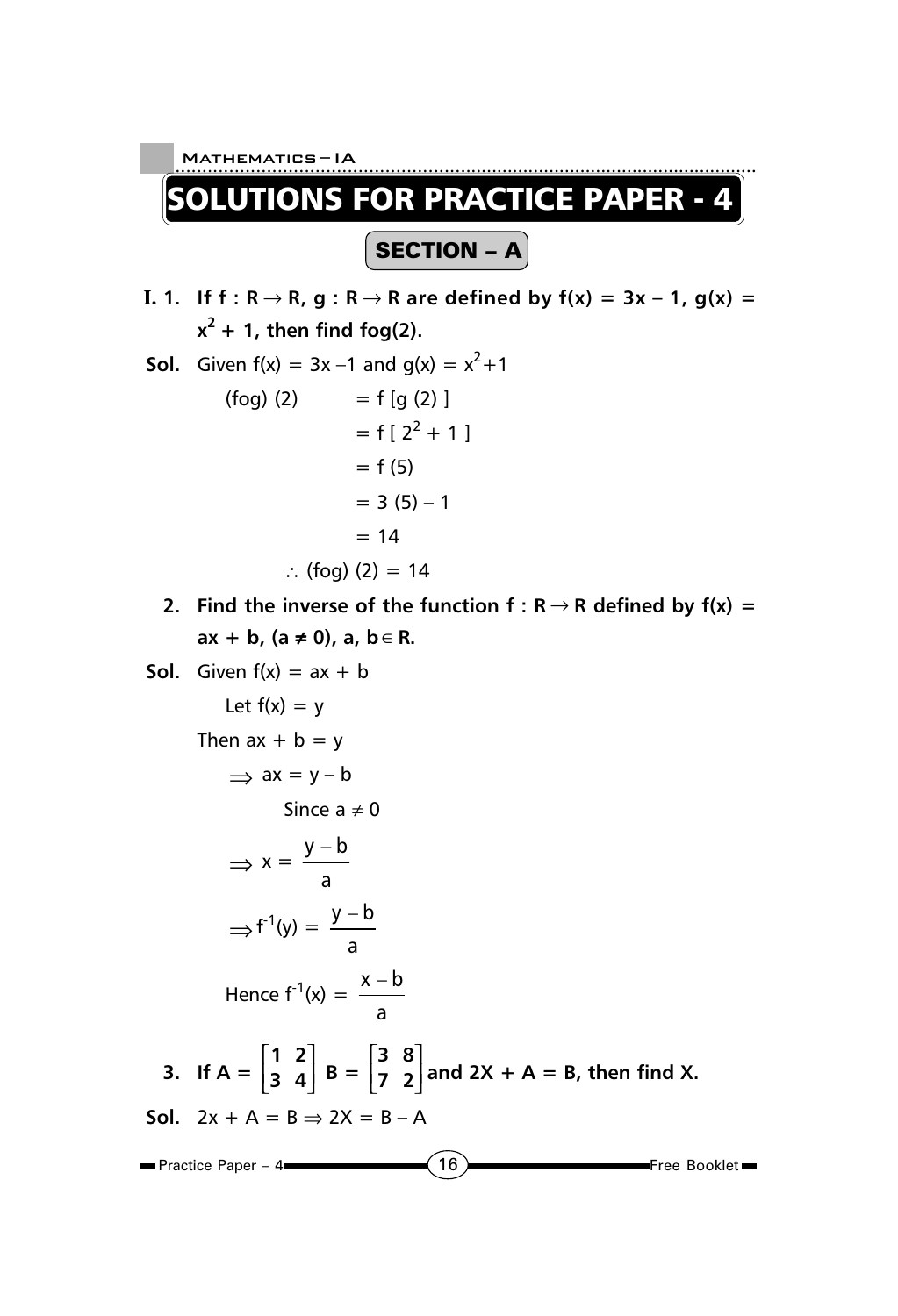17 Free Booklet ..................................................... Mathematics ......................................................... – IA  $\blacksquare$  Practice Paper – 4 $\blacksquare$  $=\begin{vmatrix} 3 & 8 \\ 7 & 2 \end{vmatrix}$  $\begin{bmatrix} 3 & 8 \\ 7 & 2 \end{bmatrix} - \begin{bmatrix} 1 & 2 \\ 3 & 4 \end{bmatrix}$  $\begin{vmatrix} 1 & 2 \end{vmatrix}$  $\begin{bmatrix} 3 & 4 \end{bmatrix}$  $=\begin{vmatrix} 2 & 6 \\ 4 & -2 \end{vmatrix}$  $\begin{array}{ccc} \vert 2 & 6 \vert \end{array}$  $\begin{bmatrix} 4 & -2 \end{bmatrix}$  $X = \frac{1}{2} \begin{bmatrix} 2 & 6 \\ 4 & 2 \end{bmatrix}$  $2[4 -2$ |26|  $\begin{bmatrix} 4 & -2 \end{bmatrix}$  $\therefore$  X =  $\begin{bmatrix} 1 & 3 \\ 2 & 3 \end{bmatrix}$  $2 -1$ |13|  $\begin{bmatrix} 2 & -1 \end{bmatrix}$ **4.** Find the adjoint of the matrix  $\begin{pmatrix} \cos \alpha & -\sin \alpha \\ \sin \alpha & \cos \alpha \end{pmatrix}$ <mark>Sin α</mark> Cos  $\begin{pmatrix} \alpha & -\sin \alpha \\ \alpha & \cos \alpha \end{pmatrix}$ . **Sol.** Let A =  $\cos \alpha$  –sin  $\sin \alpha$  cos  $\vert$  cos  $\alpha_--$ sin  $\alpha\,\vert$  $\lfloor$  sin  $\alpha$  acos  $\alpha$   $\rfloor$ Adj A =  $\cos \alpha$  sin  $\sin \alpha$  cos  $\begin{bmatrix} \cos \alpha & \sin \alpha \\ -\sin \alpha & \cos \alpha \end{bmatrix}$ , det A = cos<sup>2</sup>  $\alpha$  + sin<sup>2</sup>  $\alpha$  = 1  $A^{-1} = \frac{Adj A}{\sqrt{1 - A^{2}}}$ DetA  $=\begin{bmatrix} \cos \alpha & \sin \alpha \\ -\sin \alpha & \cos \alpha \end{bmatrix}$  $\vert \hspace{0.1cm} \cos \alpha \hspace{0.1cm} \sin \alpha \hspace{0.1cm} \vert$  $\lfloor$ −sin $\,\alpha\,\,\cos\alpha\rfloor$ **5.** If  $\overline{a} = 2i - j + k$  and  $\overline{b} = i - 3j - 5k$ , then find  $|\overline{a} \times \overline{b}|$ . **Sol.** Given  $\overline{a} = 2i - j + k$  ;  $b = i - 3j - 5k$  $\overline{a} \times b =$ ijk  $2 -1 1$  $1 -3 -5$ − −3 −  $= \overline{i}(5+3) - \overline{i}(-10-1) + \overline{k}(-6+1)$  $= 8\bar{i} + 11\bar{i} - 5\bar{k}$  $|\bar{a} \times \bar{b}| = \sqrt{(8)^2 + (11)^2 + (-5)^2}$  $= \sqrt{64 + 121 + 25}$  $= \sqrt{210}$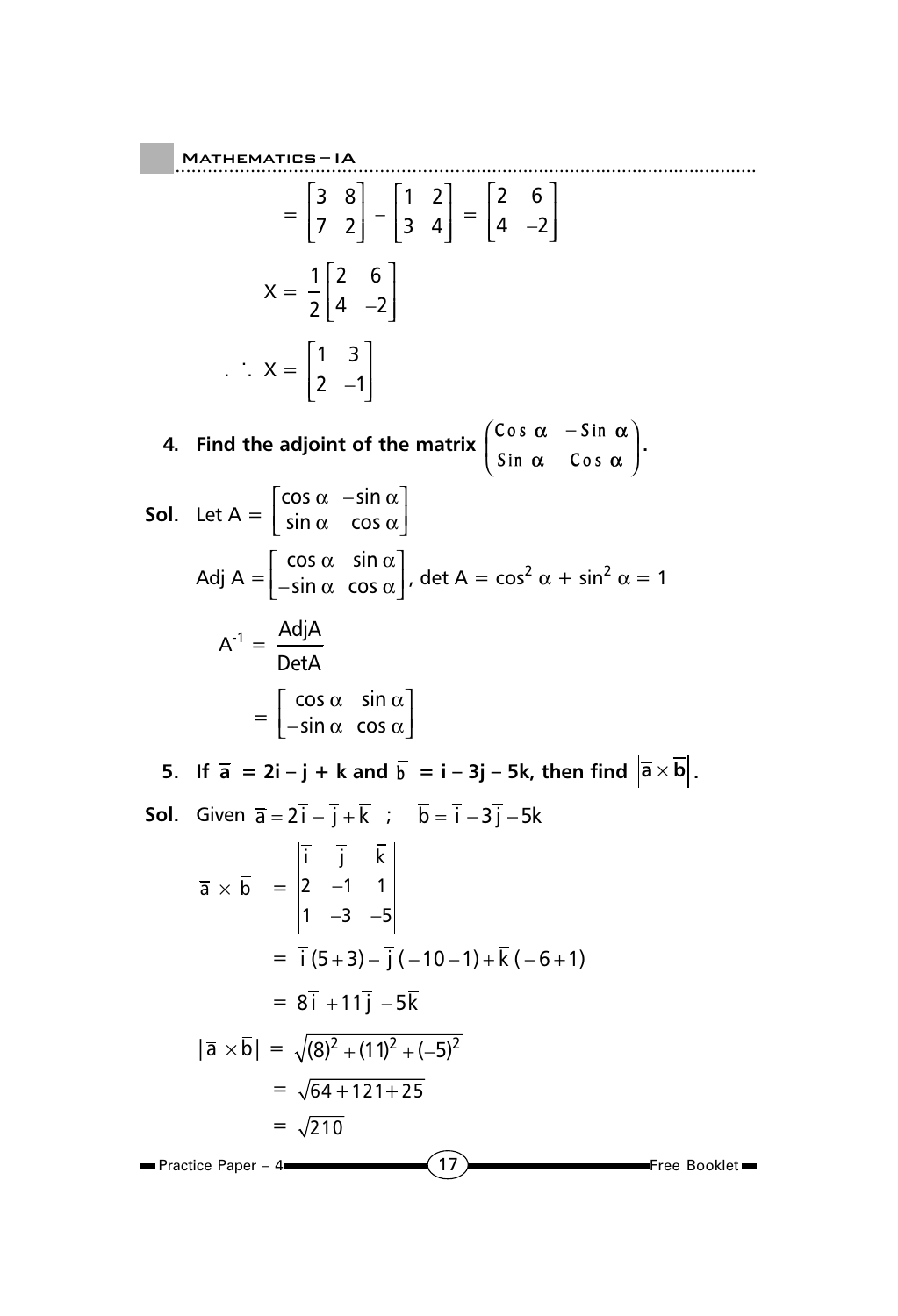$\blacksquare$  MATHEMATICS-IA

**6.** If Sin $\theta = -\frac{1}{2}$ **3 and** θ **does not lie in the 3rd quadrant, find the value of Cos** θ**.**

Mathematics ......................................................... – IA

**Sol.** Given sin  $\theta = -\frac{1}{3} < 0$ 

The sine function negative in  $3^{rd}$  and  $4^{th}$  quadrants, but 'θ' does not lie in  $Q_3$ .

 $\therefore$  θ lies is Q<sub>4</sub>

We know  $\sin^2\theta + \cos^2\theta = 1$ 

$$
\Rightarrow \left(\frac{-1}{3}\right)^2 + \cos^2 \theta = 1
$$

$$
\Rightarrow \cos^2 \theta = 1 - \frac{1}{9}
$$

$$
\Rightarrow \cos^2 \theta = \frac{8}{9}
$$

$$
\Rightarrow \cos \theta = \pm \frac{2\sqrt{2}}{3}
$$

Since 'θ' lies in  $Q_4$ 

$$
\therefore \cos \theta = \frac{2\sqrt{2}}{3}.
$$

**7.** If  $\overline{OA} = i + j + k$ ,  $\overline{AB} = 3i - 2j + k$ ,  $\overline{BC} = i + 2j - 2k$ ,  $\overline{CD}$  = 2i + j + 3k then find the vector  $\overline{OD}$ .

**Sol.**  $\overline{OA} + \overline{AB} + \overline{BC} + \overline{CD} = \overline{OD}$  $\Rightarrow$   $\overline{OD} = (\overline{i} + \overline{j} + \overline{k}) + (3\overline{i} - 2\overline{j} + \overline{k}) + (\overline{i} + 2\overline{j} - 2\overline{k}) + (2\overline{i} + \overline{j} + 3\overline{k})$  $\Rightarrow$   $\overline{OD}$  =  $7\overline{i}$  +  $2\overline{i}$  +  $3\overline{k}$ 

18 Free Booklet Practice Paper – 4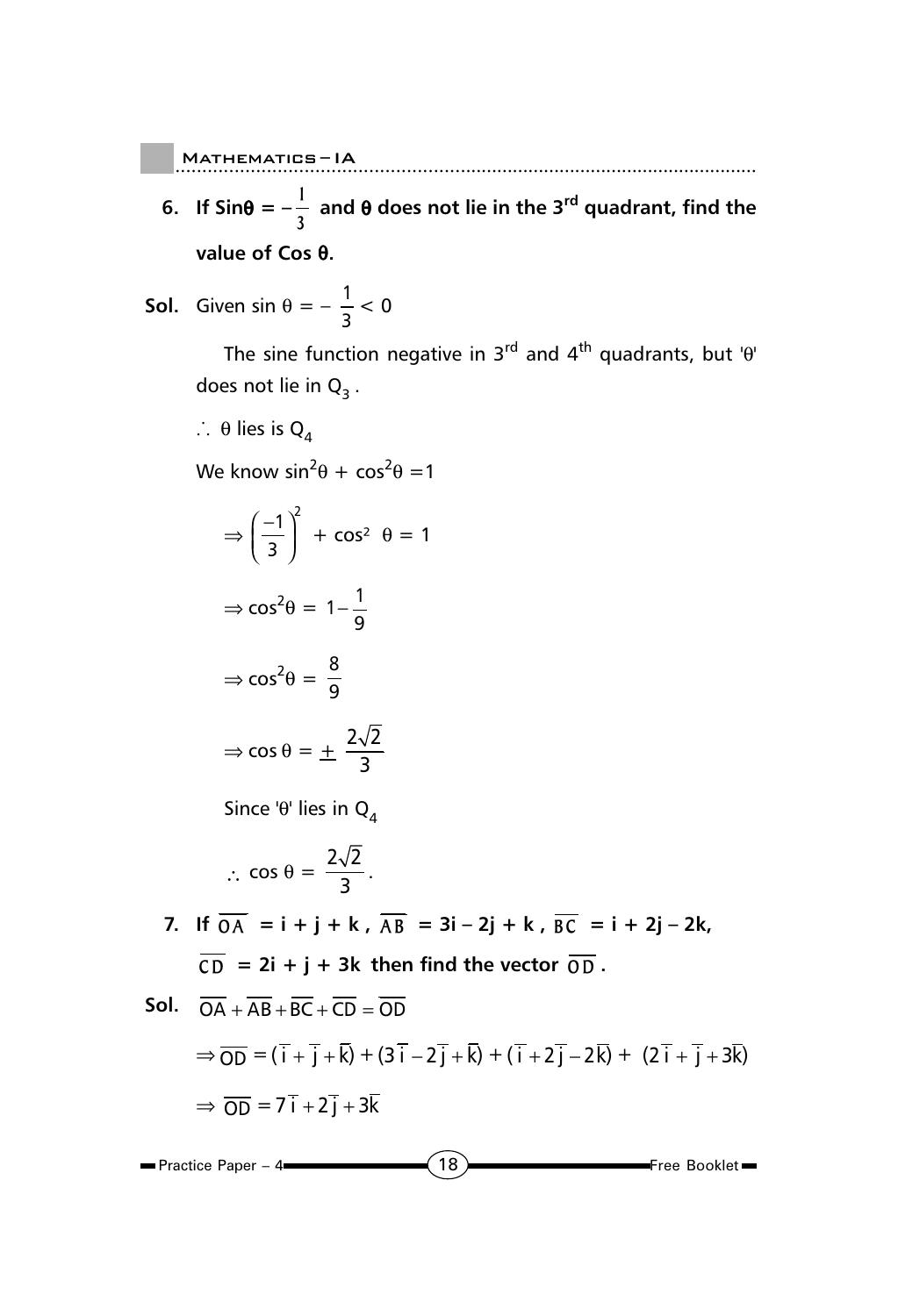$\blacksquare$  MATHEMATICS-IA

**8.** If  $\overline{a}$ ,  $\overline{b}$ ,  $\overline{c}$  are the position vectors of the vertices A, B and C **respectively of** ∆ **ABC, then find the vector equation of the median through the vertex A.**

Mathematics ......................................................... – IA

**Sol.** Given  $\overline{OA} = \overline{a}$ 

$$
\overline{O}B=\overline{b}
$$

$$
\overline{O}C = \overline{c}
$$

Let D be the mid point of Bd

The 
$$
\overline{OD} = \frac{\overline{b} + \overline{c}}{2}
$$

π

∴ The vector equation of the median through the vertex A is

$$
\overline{r} = (1-t) \ \overline{a} + t \left( \frac{\overline{b} + \overline{c}}{2} \right) \quad (t \in R)
$$

**9. Find a Cosine function whose period is 7.**

Sol.

\n
$$
\Rightarrow \frac{2\pi}{|a|} = 7
$$
\n
$$
\Rightarrow |a| = \frac{2\pi}{7}
$$
\n
$$
\Rightarrow a = \pm \frac{2\pi}{7}
$$

Required cosine function  $=$  cos  $\left(\pm \frac{2\pi}{7}\right)$  x

$$
= \cos\left(\frac{2\pi}{7}\right) x
$$

**10.** If Cosh  $x = \text{Sec } \theta$ , then prove that  $\text{Tanh}^2 \frac{x}{2} = \text{Tan}^2 \frac{\theta}{2}$ .

**Sol.** We know 
$$
\tanh^2 \frac{x}{2} = \frac{\cosh x - 1}{\cosh x + 1}
$$

\n
$$
= \frac{\sec \theta - 1}{\sec \theta + 1}
$$

\nPractice Paper - 4

\n**19**

\nFree Booklet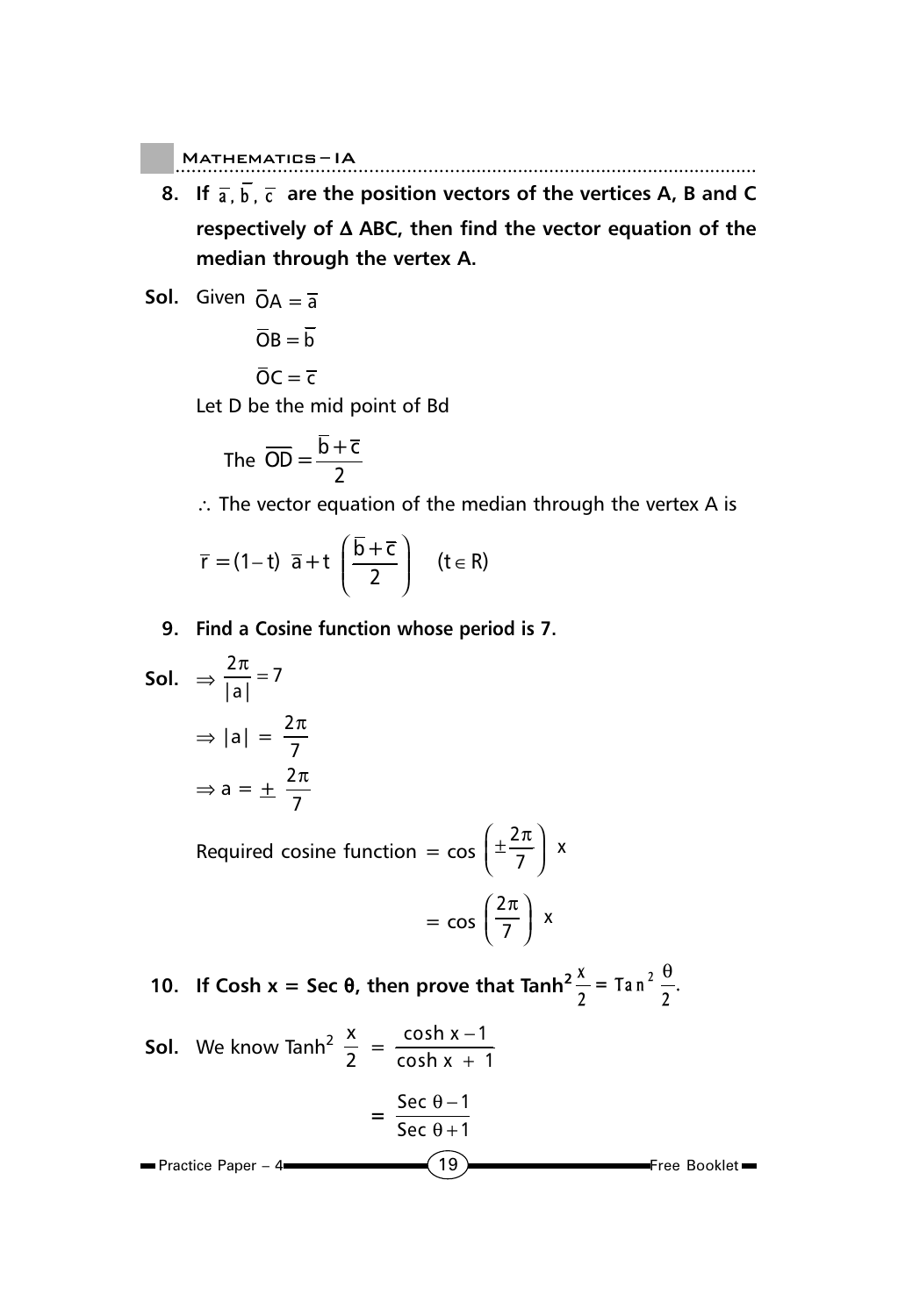20 **Free Booklet** ..................................................... Mathematics ......................................................... – IA Practice Paper – 4 **=**   $1 - \cos$  $1 + cos$  $-$  cos  $\theta$  $+\cos \theta =$ 2 2  $rac{2 \sin^2 \frac{3}{2}}{2}$  $2 \cos^2 \frac{9}{2}$ θ θ  $=$  Tan<sup>2</sup> $\frac{0}{2}$ θ  $\therefore$  Tanh<sup>2</sup> $\frac{x}{2}$  = Tan<sup>2</sup> $\frac{\theta}{2}$ . SECTION – B **II. 11.** If  $A = \begin{pmatrix} 2 & -1 & 2 \\ 1 & 3 & -4 \end{pmatrix}$ **13 4**  $\begin{pmatrix} -1 & 2 \\ 3 & -4 \end{pmatrix}$  and B =  $\begin{vmatrix} 1 & -2 \end{vmatrix}$  $\vert$   $\vert$   $\vert$   $\vert$   $\vert$   $\vert$ | U C C C C C C C  $\begin{bmatrix} 5 & 4 \end{bmatrix}$  $1 -2$ **3 0 5 4** − − **, then verify that (AB)' = B'.A'. Sol.** Given A =  $\begin{pmatrix} 2 & -1 & 2 \\ 1 & 2 & 1 \end{pmatrix}$  $\begin{pmatrix} 2 & -1 & 2 \\ 1 & 3 & -4 \end{pmatrix}$  $B =$  $1 -2$ 3 0 5 4  $\begin{pmatrix} 1 & -2 \\ 2 & 0 \end{pmatrix}$  $\begin{pmatrix} -3 & 0 \\ 5 & 4 \end{pmatrix}$  $\therefore$  A' = 2 1  $1<sup>3</sup>$ 2  $-4$  $\begin{pmatrix} 2 & 1 \\ 1 & 2 \end{pmatrix}$  $\begin{pmatrix} -1 & 3 \\ 2 & -4 \end{pmatrix}$  $B' = \begin{pmatrix} 1 & -3 & 5 \\ -2 & 0 & 4 \end{pmatrix}$  $AB = \begin{pmatrix} 2 & -1 & 2 \\ 1 & 3 & -4 \end{pmatrix} \begin{pmatrix} 1 & -2 \\ -3 & 0 \\ 5 & 4 \end{pmatrix}$  $=\begin{pmatrix} 2+3+10 & -4+0+8 \\ 1-9-20 & -2+0-16 \end{pmatrix} = \begin{pmatrix} 15 & 4 \\ -28 & -18 \end{pmatrix}$  $\begin{pmatrix} 2+3+10 & -4+0+8 \\ 1-9-20 & -2+0-16 \end{pmatrix} = \begin{pmatrix} 15 & 4 \\ -28 & -18 \end{pmatrix}$  $(AB)' = \begin{pmatrix} 15 & -28 \\ 1 & 15 \end{pmatrix}$  $\left(\begin{matrix} 15 & -28\ 4 & -18 \end{matrix}\right)$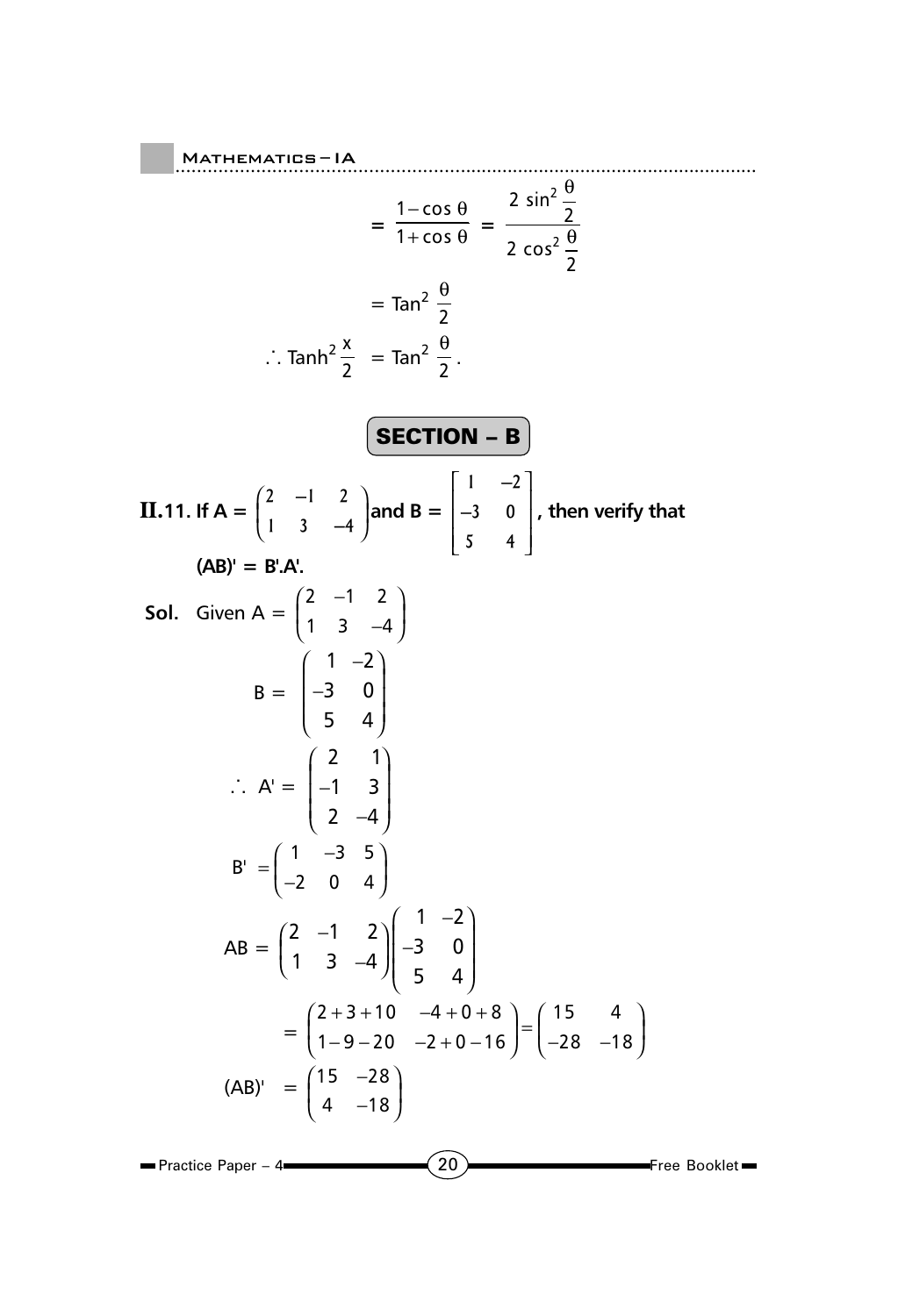B'. A' = 
$$
\begin{pmatrix} 1 & -3 & 5 \\ -2 & 0 & 4 \end{pmatrix} \begin{pmatrix} 2 & 1 \\ -1 & 3 \\ 2 & -4 \end{pmatrix}
$$
  
=  $\begin{pmatrix} 2+3+10 & 1-9-20 \\ -4+0+8 & -2+0-16 \end{pmatrix} = \begin{pmatrix} 15 & -28 \\ 4 & -18 \end{pmatrix}$ 

Mathematics ......................................................... – IA

 $\therefore$  (AB) = B' . A'

**12. Find the vector equation of the plane passing through the points 4i – 3j – k, 3i + 7j – 10k and 2i + 5j – 7k and show that the point i + 2j – 3k lies in the plane.**

**Sol.** Let 
$$
\overline{a} = 4\overline{i} - 3\overline{j} - \overline{k}
$$

$$
\overline{b} = 3\overline{i} + 7\overline{j} - 10\overline{k}
$$

$$
\overline{c} = 2\overline{i} + 5\overline{j} - 7\overline{k}
$$

The vector equation of the plane passing through the points

$$
\overline{a}, \overline{b}, \overline{c} \text{ is } \overline{r} = (1 - t - s) \overline{a} + t\overline{b} + s\overline{c} \text{ where } t, s \in r
$$
  
\n⇒  $\overline{r} = (1 - t - s) (4\overline{i} - 3\overline{j} - \overline{k}) + t(3\overline{i} + 7\overline{j} - 10\overline{k}) + s(2\overline{i} + 5\overline{j} - 7\overline{k})$   
\nLet  $\overline{i} + 2\overline{j} - 3\overline{k} = (1 - t - s) (4\overline{i} - 3\overline{j} - \overline{k}) + t(3\overline{i} + 7\overline{j} - 10\overline{k}) + s(2\overline{i} + 5\overline{j} - 7\overline{k})$   
\n⇒ 1 = 4 - 4t - 4s + 3t + 2s ⇒ t + 2s - 3 = 0 → (1)  
\n2 = -3 + 3t + 3s + 7t + 5s ⇒ 10t + 8s - 5 = 0 → (2)  
\n3 = -1 + t + s - 10t - 7s ⇒ 9t + 6s - 2 = 0 → (3)

Solving (1) & (2)

21 Free Booklet Practice Paper – 4 t s 1 2 –3 1 2 6 –2 9 6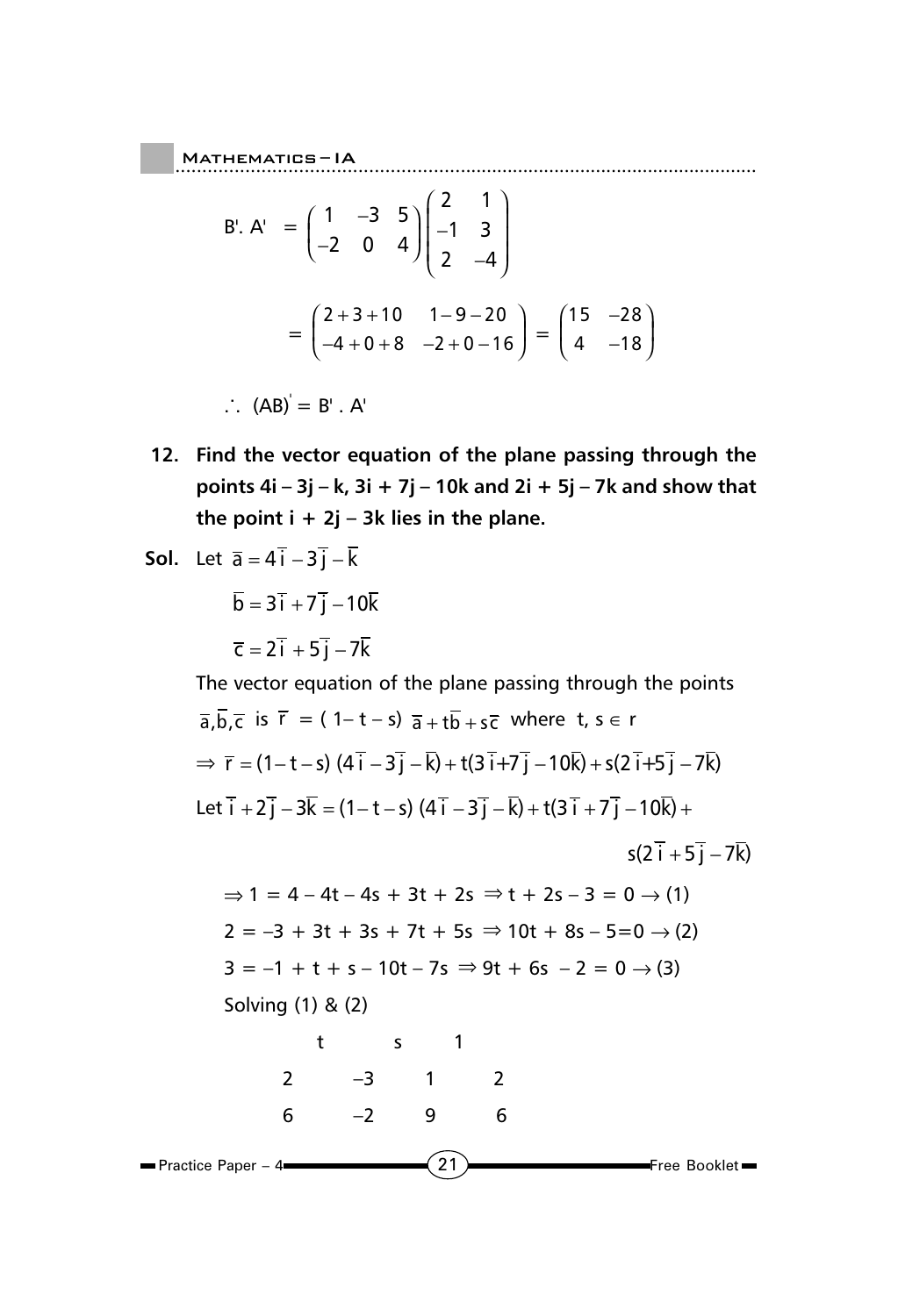## $M$ ATHEMATICS-IA Mathematics ......................................................... – IA t  $\frac{t}{-4+18} = \frac{s}{-27+2} = \frac{1}{6-18}$ t  $\frac{t}{14} = \frac{s}{-25} = \frac{1}{-12}$  $t = \frac{-14}{12}, s = \frac{25}{12}$  $12$ From (3) 9t + 6s - 2 = 9 $\left(\frac{-14}{12}\right)$ + 6 $\left(\frac{25}{12}\right)$ -2  $=\frac{-126+150-24}{12}$ −126+150−  $-$  0  $\Rightarrow$  t =  $\frac{-14}{12}$ , s =  $\frac{25}{12}$  satisfies equation (3)

∴ The point  $\overline{i} + 2\overline{j} - 3\overline{k}$  lies in the plane.

**13. Show that the points (5, – 1, 1), (7, – 4, 7), (1, – 6, 10) and (–1, –3, 4) are the vertices of a rhombus by vectors.**

**Sol.** Let 
$$
A = (5,-1,1)
$$

\n $B = (7,-4, 7)$ 

\n $C = (1, -6, 10)$ 

\n $D = (-1, -3, 4)$ 

\nThen the position vectors of A, B, C, D are

\n $\overline{OA} = 5\overline{i} - \overline{j} + \overline{k}$ 

\n $\overline{OB} = 7\overline{i} - 4\overline{j} + 7\overline{k}$ 

\n $\overline{OC} = \overline{i} - 6\overline{j} + 10\overline{k}$ 

\n $\overline{OD} = -\overline{i} - 3\overline{j} - 4\overline{k}$ 

\n $\overline{AB} = \overline{OB} - \overline{OA} = 2\overline{i} - 3\overline{j} + 6\overline{k} \Rightarrow |\overline{AB}| = \sqrt{4 + 9 + 36} = 7$ 

\n $\overline{BC} = \overline{OC} - \overline{OB} = -6\overline{i} - 2\overline{j} + 3\overline{k} \Rightarrow |\overline{BD}| = \sqrt{36 + 4 + 9} = 7$ 

22 **Free Booklet Practice Paper – 4**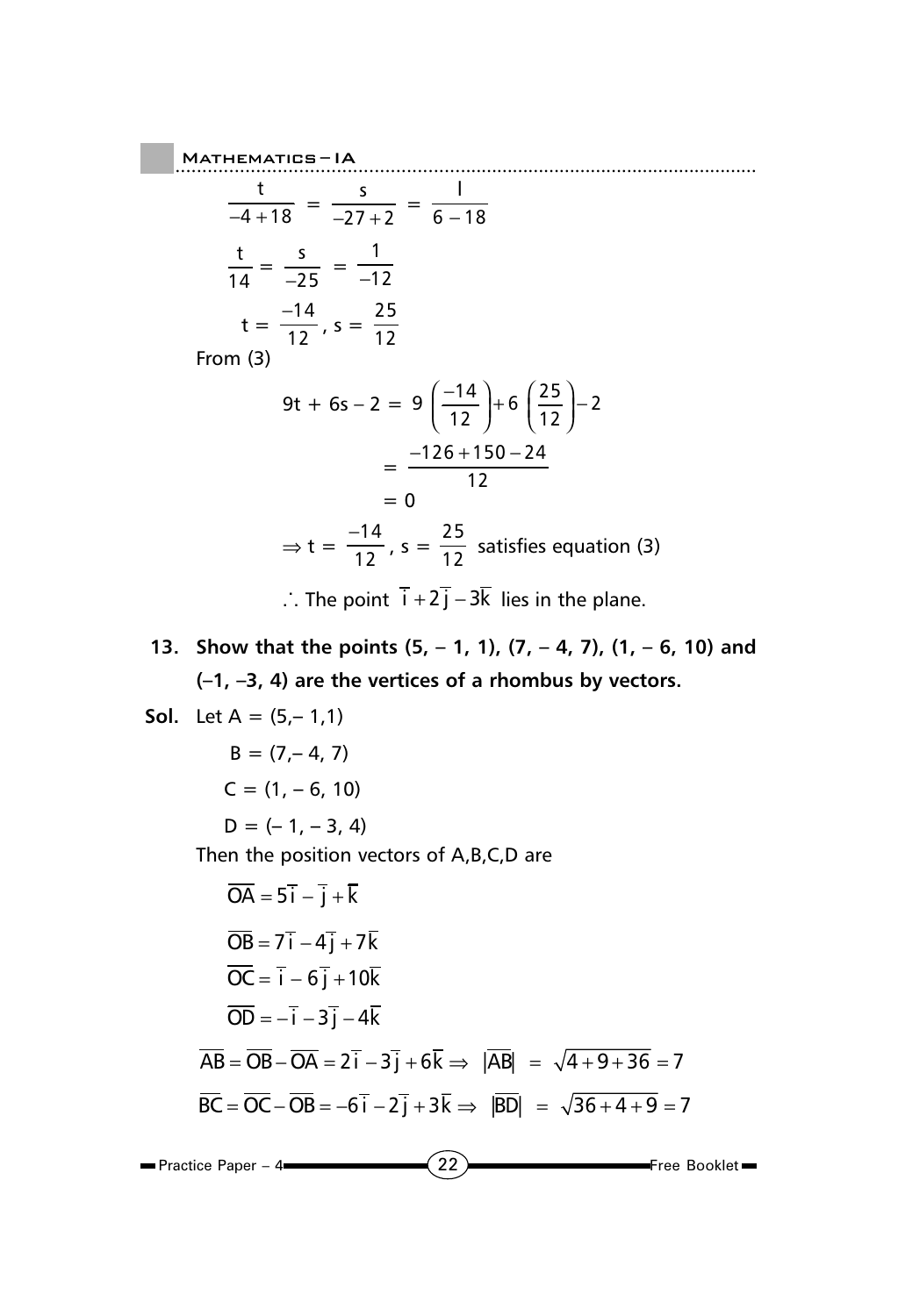..................................................... Mathematics ......................................................... – IA  $CD = OD - OC = -2i + 3j - 6k \Rightarrow |CD| = \sqrt{4+9+36} = 7$  $DA = OA - OD = 6i + 2j - 3k \Rightarrow |DA| = \sqrt{36 + 4 + 9} = 7$  $\overline{AC} = \overline{OC} - \overline{OA}$  $= -4i - 5j + 9k \Rightarrow |AQ = \sqrt{16 + 25 + 81} = \sqrt{122}$  $\overline{BD} = \overline{OD} - \overline{OB}$  $= -8i + j - 3k \Rightarrow |BD| = \sqrt{64 + 1 + 9} = \sqrt{74}$  $AC : BD = (-4) (-8) + (-5) (1) + (9) (-3)$  $= 32 - 5 - 27$  $= 0$ ∴ AB = BC = CD = DA, AC  $\neq$  BD and  $\overline{AC}$   $\perp$  BD ∴ ABCD forms a Rhombus.

**14.** Prove that 
$$
\sin \frac{\pi}{5} \sin \frac{2\pi}{5}
$$
.  $\sin \frac{3\pi}{5}$ .  $\sin \frac{4\pi}{5} = \frac{5}{16}$ .

**Sol.** L.H.S = 
$$
\sin \frac{\pi}{5} \cdot \sin \frac{2\pi}{5} \cdot \sin \frac{3\pi}{5} \cdot \sin \frac{4\pi}{5}
$$
  
\n=  $\sin 36^\circ$ .  $\sin 72^\circ$ .  $\sin 108^\circ$ .  $\sin 144^\circ$   
\n=  $\sin 36^\circ$ .  $\sin (90^\circ - 18^\circ)$ .  $\sin (90^\circ + 18^\circ)$ .  $\sin (180^\circ - 36^\circ)$   
\n=  $\sin 36^\circ$ .  $\cos 18^\circ$ .  $\cos 18^\circ$ .  $\sin 36^\circ$   
\n=  $\sin^2 36^\circ$ .  $\cos^2 18^\circ$   
\n=  $\left[\frac{\sqrt{10-2\sqrt{5}}}{4}\right]^2 \left[\frac{\sqrt{10+2\sqrt{5}}}{4}\right]^2$   
\n=  $\frac{(10-2\sqrt{5})}{16} \cdot \frac{(10+2\sqrt{5})^2}{16}$   
\n=  $\frac{100-(2\sqrt{5})^2}{16 \cdot 16} = \frac{100-20}{16 \cdot 16}$   
\n= Practice Paper - 4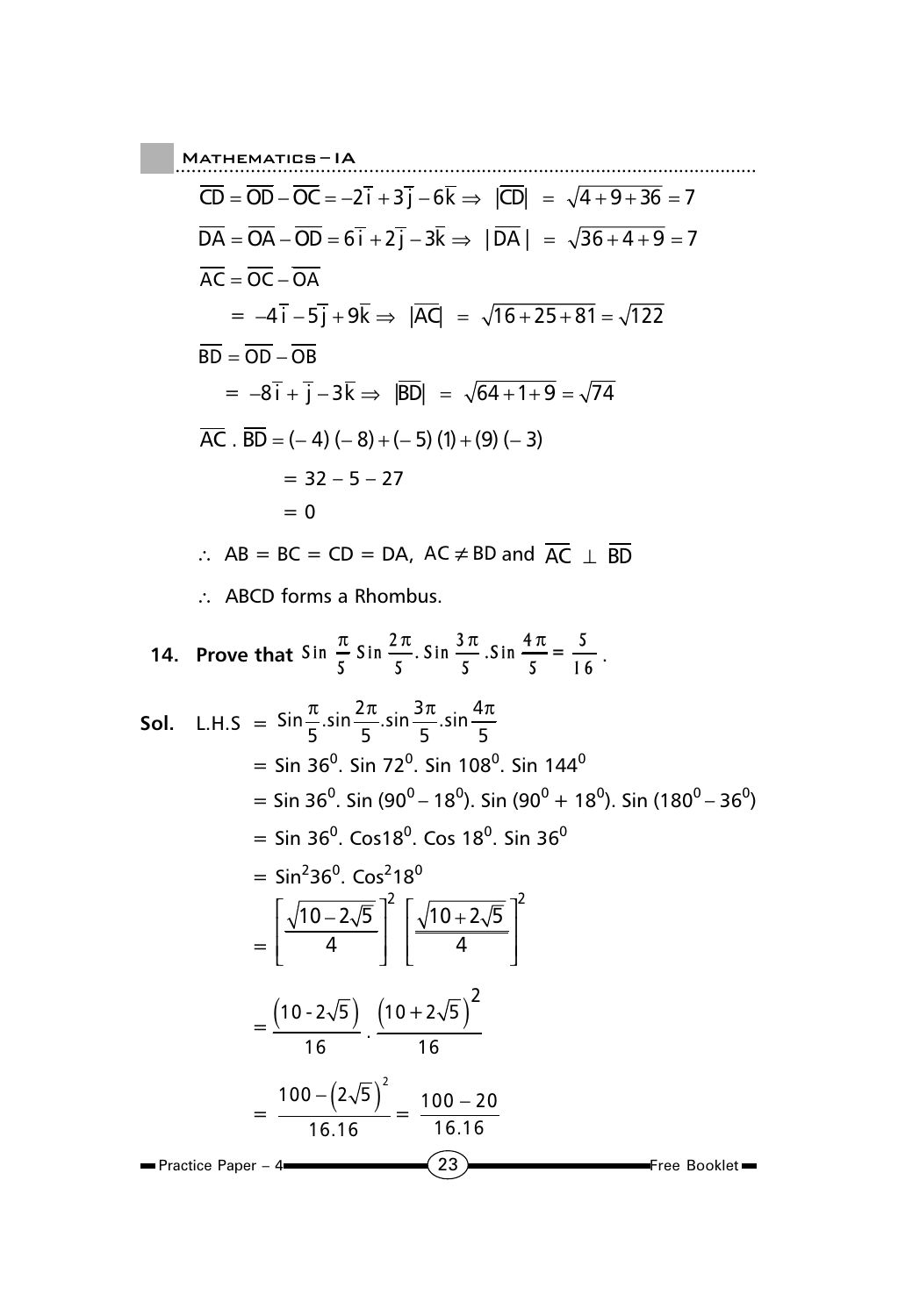$M$ ATHEMATICS-IA

$$
= \frac{80}{16.16} = \frac{5}{16}
$$

$$
= R.H.S
$$

∴ L.H.S = R.H.S

Hence  $\sin \frac{\pi}{5}$ . Sin  $\frac{2\pi}{5}$ . Sin  $\frac{3\pi}{5}$ . Sin  $\frac{4\pi}{5}$  =  $\frac{5\pi}{16}$  $\frac{\pi}{\pi}$ . Sin  $\frac{2\pi}{\pi}$ . Sin  $\frac{3\pi}{\pi}$ . Sin  $\frac{4\pi}{\pi}$  =

Mathematics ......................................................... – IA

## **15. Solve: 4Sin x. Sin 2x . Sin 4x = Sin 3x.**

- **Sol.** Given 4sin x sin  $2x \sin 4x = \sin 3x$ 
	- 2 sinx (2 sin 2x sin 4x) = sin 3x 2 sinx (cos  $2x - \cos 6x$ ) = sin 3x
		- 2  $\cos 2x \sin x 2 \cos 6x \sin x = \sin 3x$
		- $sin 3x sin x 2 cos 6x sin x = sin 3x$
		- $-$  sin  $x 2\cos 6x \sin x = 0$
		- $sin x + 2cos 6x sin x = 0$
		- $sin x (1 + 2cos 6x) = 0$
		- $sin x = 0$  (or)  $1+2 cos 6x = 0$
		- $x = n\pi$  2 cos 6x = -1

$$
\cos 6x = \frac{-1}{2}
$$

$$
6x = 2n\pi \pm \frac{2\pi}{3}
$$

$$
x = \frac{n\pi}{3} \pm \frac{\pi}{9}
$$

Hence the general solution is

$$
x = n\pi \text{ (or) } x = \frac{n\pi}{3} \pm \frac{\pi}{9}, n \in \mathbb{Z}
$$
\nPractice Paper - 4

\n**Exercise 24)**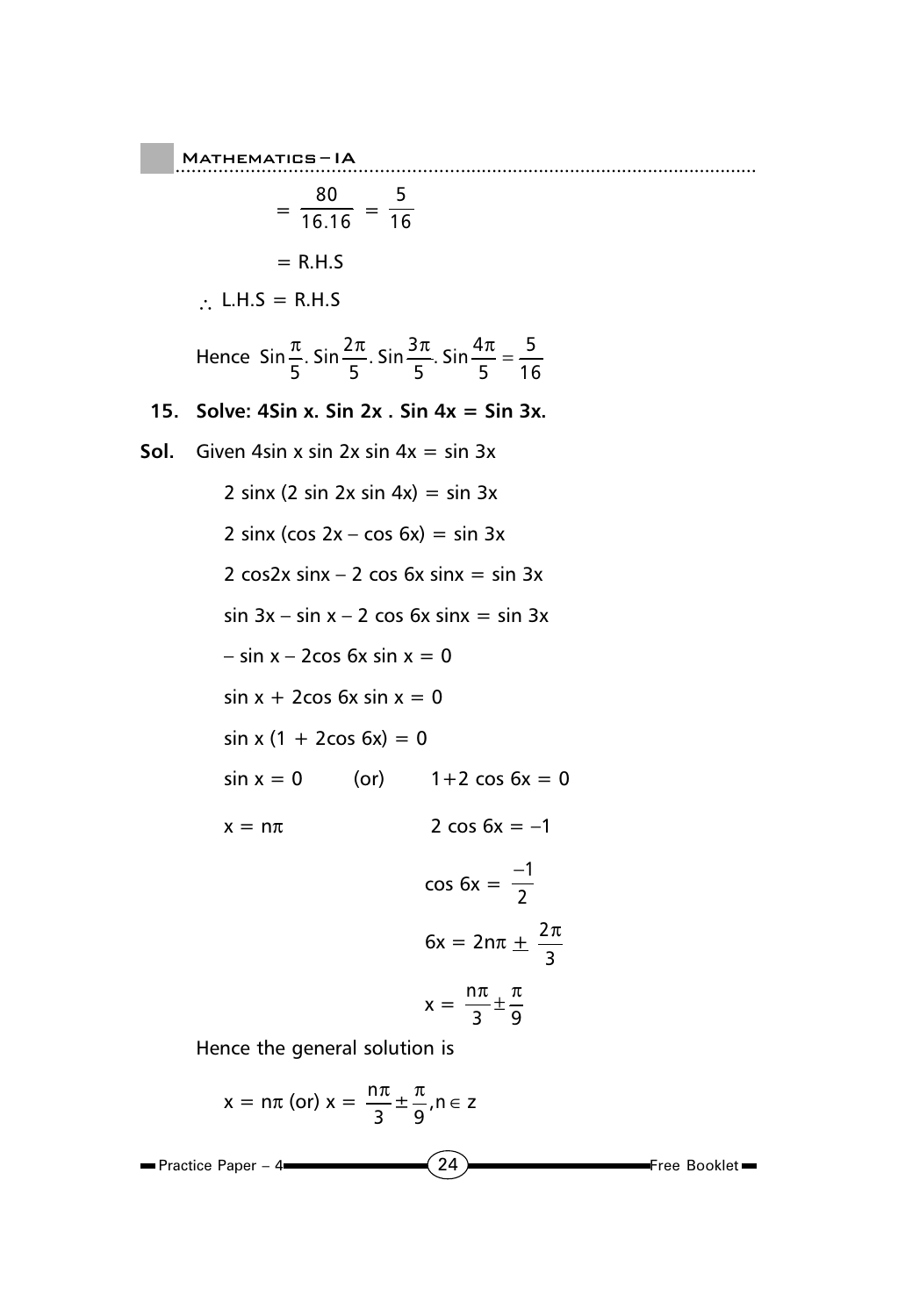..................................................... Mathematics ......................................................... – IA **16.** Prove that  $\sin^{-1}\frac{4}{5} + \sin^{-1}\frac{7}{25} = \sin^{-1}\frac{117}{125}$ **Sol.** Let Sin<sup>-1</sup> $\left(\frac{4}{5}\right) = \alpha$  and Sin<sup>-1</sup>  $\left(\frac{7}{25}\right) = \beta$ ∴ cos  $\alpha = \frac{3}{5}$  and cos  $\beta = \frac{7}{25}$ Sin ( $\alpha + \beta$ ) = Sin  $\alpha$  Cos  $\beta$  + cos  $\alpha$  Sin  $\beta$  $= \left(\frac{4}{5}\right)\left(\frac{24}{25}\right)+\left(\frac{3}{5}\right)\left(\frac{7}{25}\right)$  $=\frac{96}{125}+\frac{21}{125}$ +  $=\frac{117}{125}$  $\therefore$  α + β = Sin<sup>-1</sup>  $\left(\frac{117}{125}\right)$ Hence Sin<sup>-1</sup>  $\left(\frac{4}{5}\right)^{+}$ Sin<sup>-1</sup>  $\left(\frac{7}{25}\right)^{=}$  Sin<sup>-1</sup>  $\left(\frac{117}{125}\right)^{+}$ 

17. If p<sub>1</sub>, p<sub>2</sub>, p<sub>3</sub> are the altitudes of ∆ABC, then show that  $\frac{2}{1}$  **p**<sub>2</sub><sup>2</sup> **p**<sub>3</sub><sup>2</sup> **123**  $\frac{1}{2} + \frac{1}{2} + \frac{1}{3} = \frac{\cot A + \cot B + \cot C}{4}$  $p_1^2$   $p_2^2$  p **.**

**Sol.** Given P<sub>1</sub>, P<sub>2</sub>, P<sub>3</sub> are the altitudes of  $\triangle ABC$ 

$$
\therefore \Delta = \frac{1}{2} \text{ aP}_1 \Rightarrow \text{P}_1 = \frac{2\Delta}{\text{a}}
$$

$$
\Delta = \frac{1}{2} \text{ bP}_2 \Rightarrow \text{P}_2 = \frac{2\Delta}{\text{b}}
$$

$$
\Delta = \frac{1}{2} \text{ cP}_3 \Rightarrow \text{P}_3 = \frac{2\Delta}{\text{c}}
$$

$$
\blacksquare \text{Practice Paper - 4} \longrightarrow \hspace{1.5cm} \textbf{(25)} \longrightarrow \hspace{1.5cm} \text{Free Booklet} \blacksquare
$$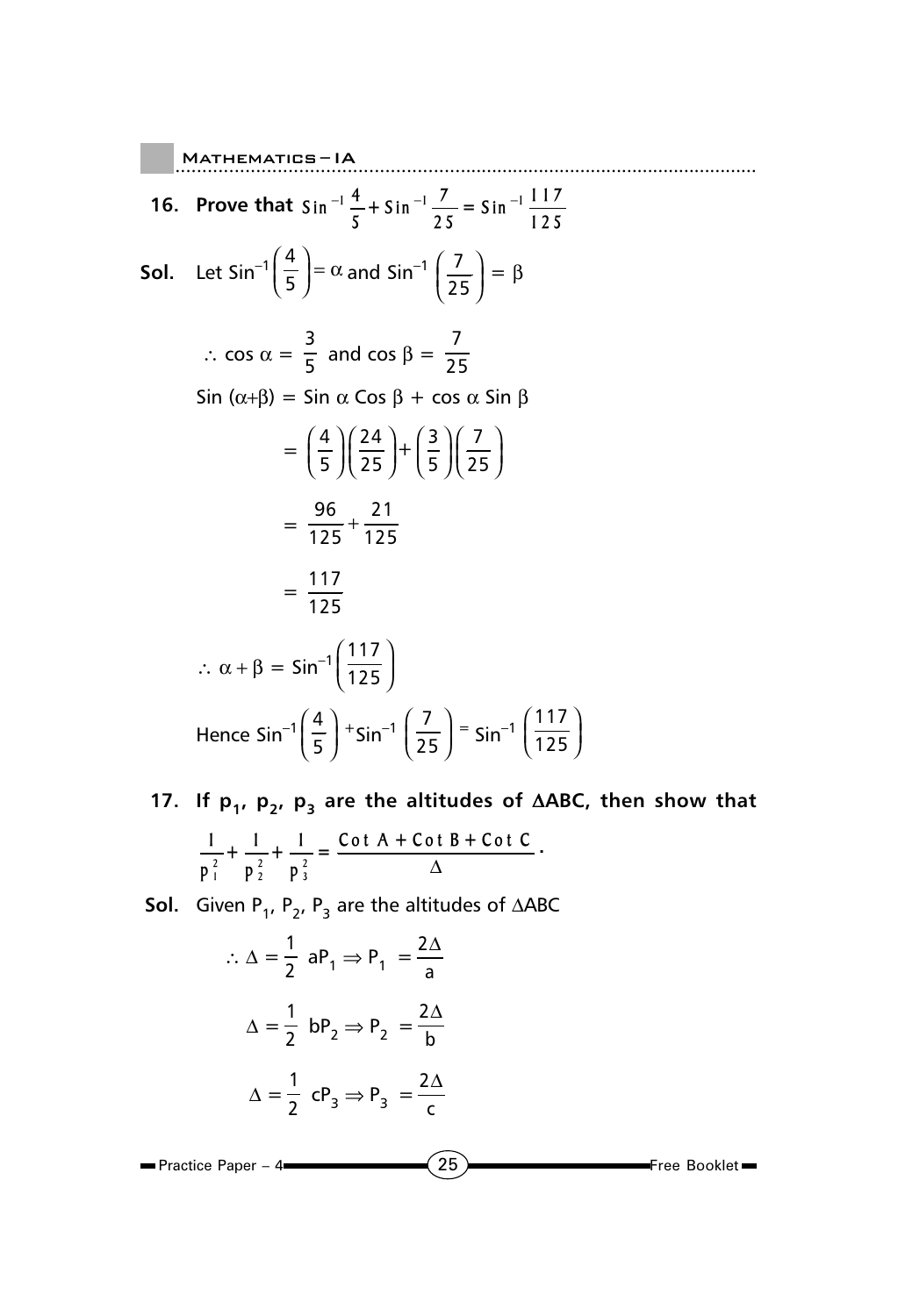## **MATHEMATICS-IA** L.H.S =  $\frac{1}{P_1^2} + \frac{1}{P_2^2} + \frac{1}{P_3^2}$  $= \frac{a^2}{4a^2} + \frac{b^2}{4a^2} + \frac{c^2}{4a^2}$  $=\frac{a^2 + b^2 + c^2}{4a^2}$   $\rightarrow$  (1) R.H.S =  $\frac{\cot A + \cot B + \cot C}{\Delta}$  $=\frac{1}{\Delta}\left(\frac{\cos A}{\sin A}+\frac{\cos B}{\sin B}+\frac{\cos C}{\sin C}\right)$  $= \frac{1}{\Delta} \left( \frac{b^2 + c^2 - a^2}{2bc \sin A} + \frac{c^2 + a^2 - b^2}{2ca \sin B} + \frac{a^2 + b^2 - c^2}{2ab \sin C} \right)$  $= \frac{1}{\Delta} \left( \frac{b^2 + c^2 - a^2}{4\Delta} + \frac{c^2 + a^2 - b^2}{4\Delta} + \frac{a^2 + b^2 - c^2}{4\Delta} \right)$  $= \frac{1}{4\Delta^2} (b^2 + c^2 - a^2 + c^2 + a^2 - b^2 + a^2 + b^2 - c^2)$  $=\frac{a^2+b^2+c^2}{4a^2} \longrightarrow (2)$ From  $(1)$  &  $(2)$  $L.H.S = R.H.S$ Hence  $\frac{1}{n^2} + \frac{1}{n^2} + \frac{1}{n^2} = \frac{\cot A + \cot B + \cot C}{\Delta}$  $\blacksquare$  Practice Paper - 4  $\left(26\right)$ Free Booklet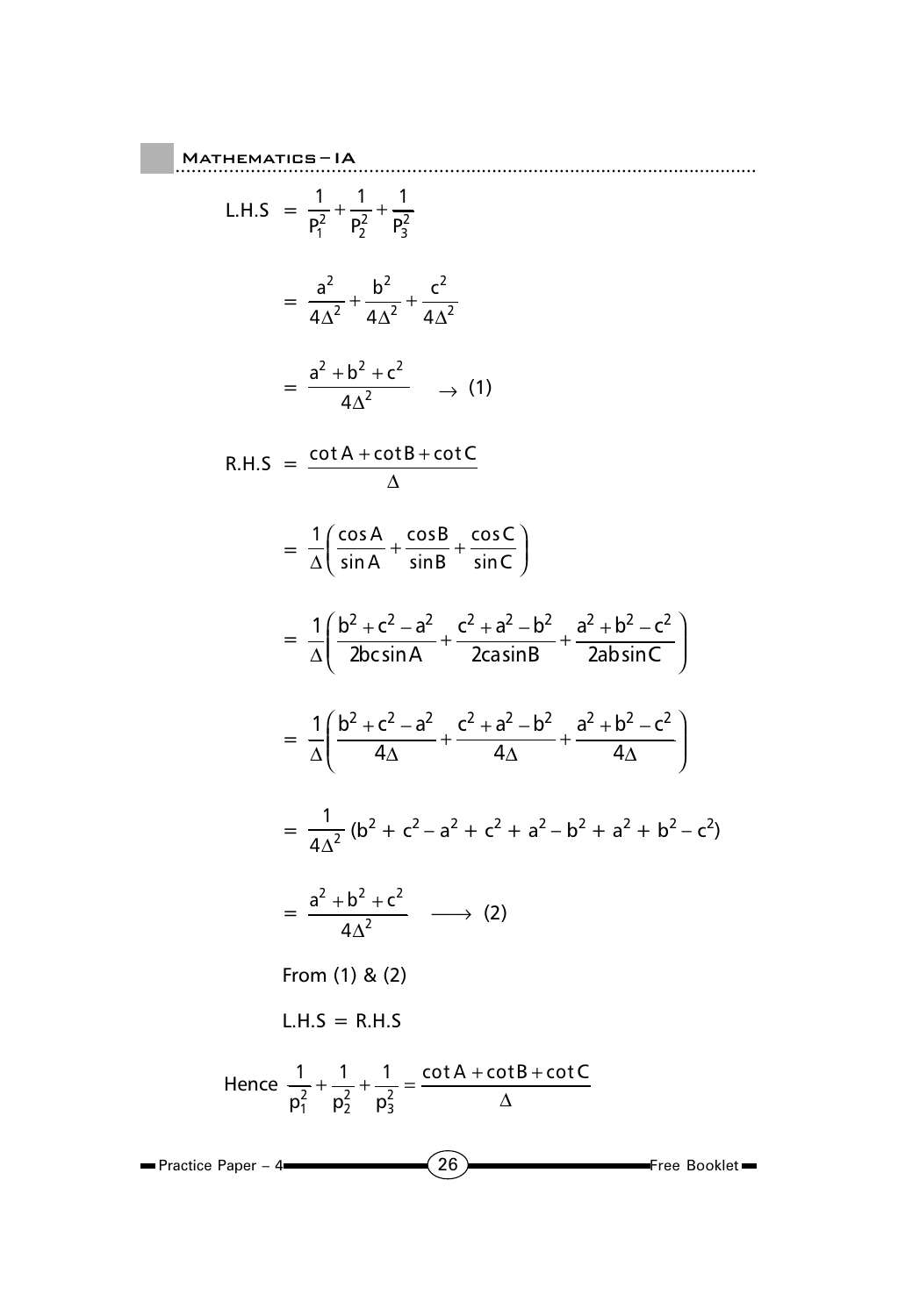..................................................... Mathematics ......................................................... – IA

SECTION – C

**III.** 18. Let  $f: A \rightarrow B$ ,  $I_A$  and  $I_B$  be identify functions on A and B respectively. Then prove that  $fol<sub>A</sub> = f = I<sub>B</sub> of.$ 

**Sol.** Given  $f: A \rightarrow B$  be a function Also  $I_{\Delta}$  : A  $\rightarrow$  A and  $I_{\beta}$  : B  $\rightarrow$  B be identity functions  $I_A: A \rightarrow A$ ,  $f: A \rightarrow B \Rightarrow f \circ I_A: A \rightarrow B$ ∴ foI<sub>A</sub> and f are defined on same domain A. Let a∈A Then (fo $\mathrm{I}_{\mathsf{A}}$ ) (a) = f[ $\mathrm{I}_{\mathsf{A}}$ (a)]  $= f(a)$  $\therefore$  foI<sub>A</sub> = f  $\rightarrow$  (1)  $f: A \rightarrow B$ ,  $I_B: B \rightarrow B \Rightarrow I_B$ oF:  $A \rightarrow B$ ∴ I<sub>R</sub>of and f are defined on the same domain A. Let a∈A Then (I<sub>B</sub>of) (a) = I<sub>B</sub>[f(a)]  $= f(a)$  $\therefore$  I<sub>p</sub>of = f  $\rightarrow$  (2) From (1) and (2)  $\mathrm{fol}_{\mathsf{A}} = \mathrm{f} = \mathrm{I}_{\mathsf{B}} \mathrm{of}$ **19. By mathematical induction,** ⊥ **n** ∈ **N, prove that 2.3+3.4+4.5+... upto n terms =**  $\frac{n(n^2 + 6n + 11)}{2}$  $\frac{3^{n+1}+1}{3}$ .

**Sol.** The n<sup>th</sup> term in the given series is  $(n+1)$   $(n+2)$ 

Let  $p(n)$  be the statement :

$$
=\frac{n(n^2+6n+11)}{3}
$$

and let S(n) be the sum on the left hand side.

27 Free Booklet **Practice Paper – 4**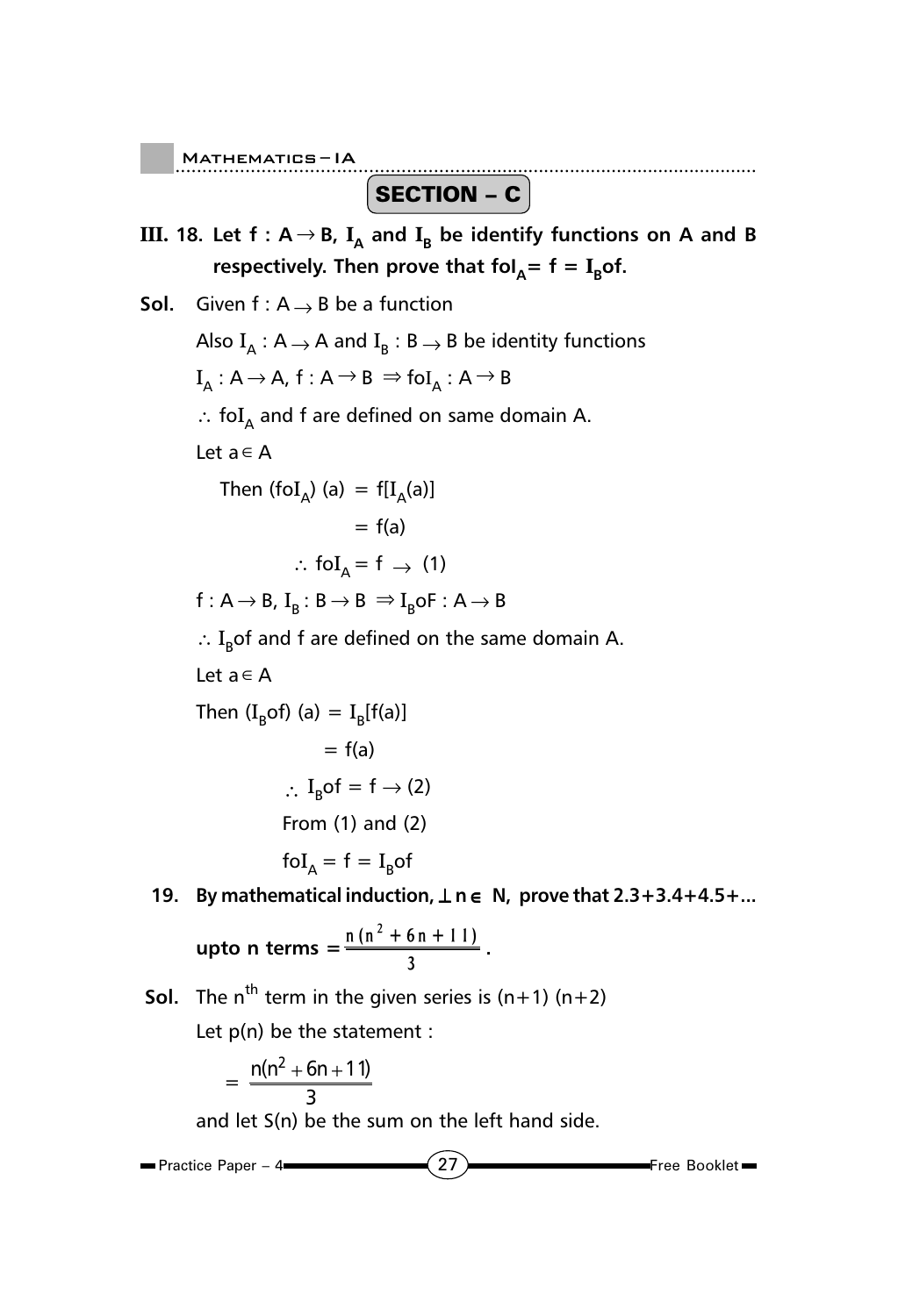Since S(1) = 2.3 = 
$$
\frac{(1)(1+6+11)}{3} = 6
$$

∴ The statement is true for  $n = 1$ 

Assume that the statement  $p(n)$  is true for  $n = k$ 

i.e., 
$$
S(k) = 2.3+3.4+...+(k+1)(k+2)
$$

$$
=\frac{k(k^2+6k+11)}{3}
$$

We show that the statement is true for  $n=k+1$ i.e., We show that  $S(k+1)$ 

$$
= (k+1) \left[ \frac{(k+1)^2 + 6(k+1) + 11}{3} \right]
$$

We observe that

$$
S(k+1) = 2 \cdot 3 + 3 \cdot 4 + 4 \cdot 5 + \dots + (k+1)
$$
\n
$$
(k+2) + (k+2) (k+3) = S(k) + (k+2)(k+3)
$$
\n
$$
= \frac{k(k^2 + 6k + 11)}{3} + (k+2) (k+3)
$$
\n
$$
= \frac{k^3 + 6k^2 + 11k + 3(k^2 + 5k + 6)}{3}
$$
\n
$$
= \frac{1}{3} [k^3 + 9k^2 + 26k + 18]
$$
\n
$$
= \frac{1}{3} (k+1) (k^2 + 8k + 18)
$$

By synthetic division

$$
k = -1
$$
\n

| 1 | 9  | 26 | 18  |
|---|----|----|-----|
| 0 | -1 | -8 | -18 |
| 1 | 8  | 18 | 0   |

\nPractice Paper - 4

\n

| 28 | Free Booklet |
|----|--------------|
|----|--------------|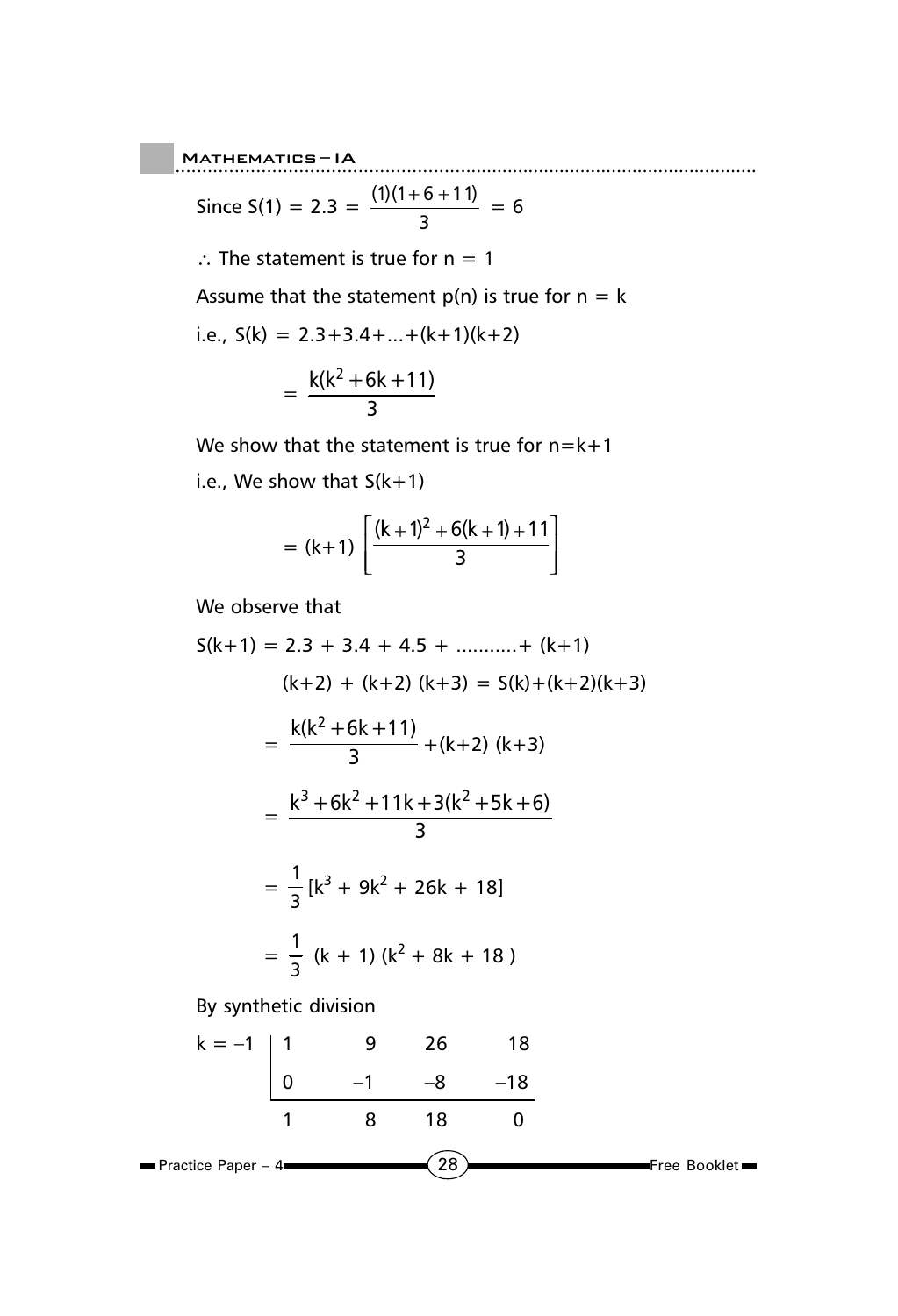$$
\therefore S(k+1) = \frac{1}{3} (k+1) [(k^2 + 2k + 1) + 6(k+1) + 11]
$$
  
=  $\frac{1}{3} (k+1) [(k+1)^2 + 6(k+1) + 11]$ 

∴ The statement holds for  $n = k+1$ 

∴ By the principle of mathematical induction.

 $p(n)$  is true for all  $n \in N$ 

i.e.,  $2.3 + 3.4 + 4.5 + \ldots + (n + 1) (n + 2)$ 

$$
=\frac{n(n^2+6n+11)}{3}
$$

20. Show that 
$$
\begin{vmatrix} a^2 + 2a & 2a + 1 & 1 \ 2a + 1 & a + 2 & 1 \ 3 & 3 & 1 \end{vmatrix} = (a - 1)^3.
$$

**Sol.** 
$$
\begin{vmatrix} a^2 - 1 & a - 1 & 0 \ 2(a - 1) & a - 1 & 0 \ 3 & 3 & 1 \end{vmatrix} \xrightarrow{R_1 \rightarrow R_1 - R_2} \xrightarrow{R_2 - R_3}
$$

$$
= (a-1)^{2} \begin{vmatrix} a+1 & 1 & 0 \\ 2 & 1 & 0 \\ 3 & 3 & 1 \end{vmatrix}
$$
  
= (a-1)<sup>2</sup> [0 (6-3) - 0 [3 (a + 1) -3) + 1(a + 1 - 2)]  
= (a-1)<sup>2</sup> (a - 1)  
= (a-1)<sup>3</sup> = R.H.S

 $(29)$  Free Booklet  $\blacksquare$  Practice Paper – 4 $\blacksquare$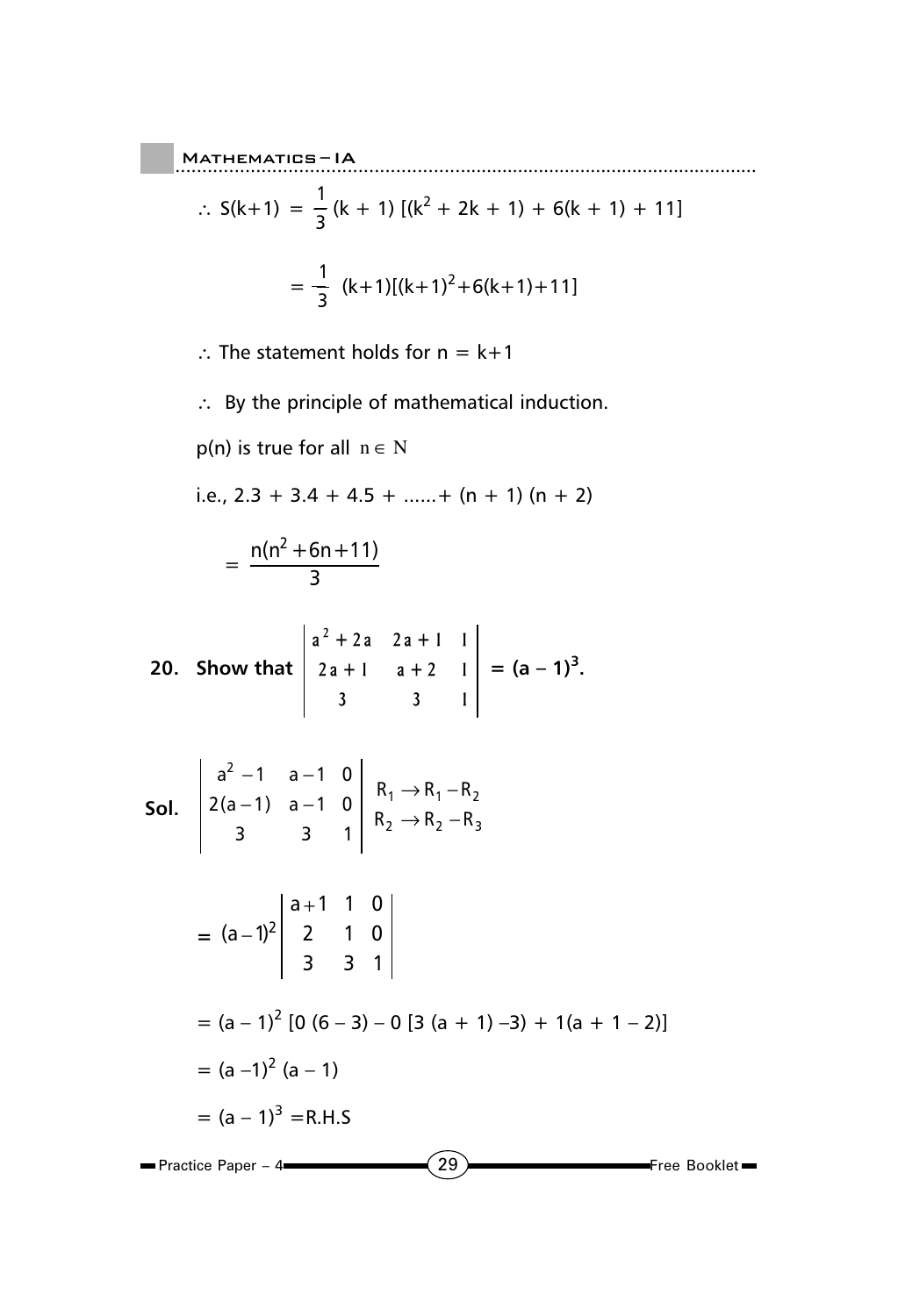$M$ ATHEMATICS-IA

**21. Solve : 3x + 4y + 5z = 18, 2x – y + 8z =13 and 5x – 2y + 7z = 20 by using the matrix inversion method.**

Mathematics ......................................................... – IA

**Sol.** Let 
$$
A = \begin{bmatrix} 3 & 4 & 5 \\ 2 & -1 & 8 \\ 5 & -2 & 7 \end{bmatrix}
$$
,  $X = \begin{bmatrix} x \\ y \\ z \end{bmatrix}$ ,  $B = \begin{bmatrix} 18 \\ 13 \\ 20 \end{bmatrix}$ 

Given equations can be written as  $AX = B$ 

By matrix inversion method  $X = A^{-1}B$  is the solution

$$
\det A = 3(-7 + 16) - 4(14 - 40) + 5(-4 + 5)
$$

$$
= 27 + 104 + 5
$$

$$
= 136
$$

The cofactors of elements of A are

$$
A_{11} = +(-7 + 16) = 9,
$$
  
\n
$$
A_{12} = -(-14 - 40) = 26,
$$
  
\n
$$
A_{13} = +(-4 + 5) = 1,
$$
  
\n
$$
A_{21} = -(28 + 10) = -38,
$$
  
\n
$$
A_{22} = + (21 - 25) = -4.
$$
  
\n
$$
A_{23} = -(-6 - 20) = 26,
$$
  
\n
$$
A_{31} = +(32 + 5) = 37,
$$
  
\n
$$
A_{32} = -(24 - 10) = -14,
$$
  
\n
$$
A_{33} = (-3 - 8) = -11.
$$
  
\n
$$
\therefore \text{ Adj } A = \begin{bmatrix} A_{11} & A_{21} & A_{31} \\ A_{12} & A_{22} & A_{32} \\ A_{13} & A_{23} & A_{33} \end{bmatrix}
$$
  
\n
$$
= \begin{bmatrix} 9 & -38 & 37 \\ 26 & -4 & -14 \\ 1 & 26 & -11 \end{bmatrix}
$$

**Practice Paper – 4** 

 $\left(30\right)$  Free Booklet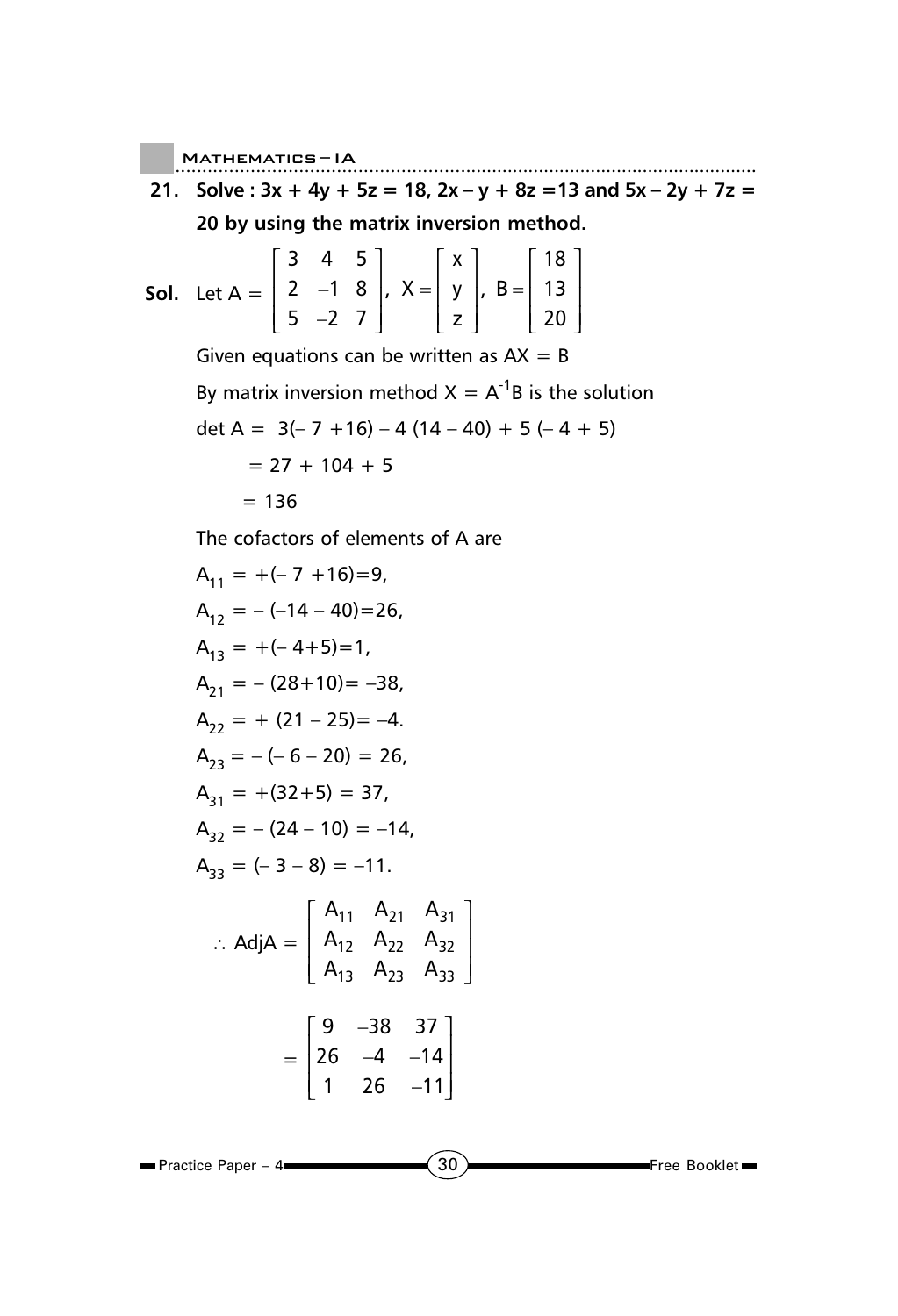$$
A^{-1} = \frac{Adj A}{det A} = \frac{1}{136} \begin{bmatrix} 9 & -38 & 37 \\ 26 & -4 & -14 \\ 1 & 26 & -11 \end{bmatrix}
$$
  
\n
$$
X = A^{-1}B = \frac{1}{136} \begin{bmatrix} 9 & -38 & 37 \\ 26 & -4 & -14 \\ 1 & 26 & -11 \end{bmatrix} \begin{bmatrix} 18 \\ 13 \\ 20 \end{bmatrix}
$$
  
\n
$$
= \frac{1}{136} \begin{bmatrix} 162 & -494 & +740 \\ 468 & -52 & -280 \\ 18 & +338 & -220 \end{bmatrix}
$$
  
\n
$$
= \frac{1}{136} \begin{bmatrix} 408 \\ 136 \\ 136 \end{bmatrix} = \begin{bmatrix} 18 \\ 13 \\ 20 \end{bmatrix}
$$

 $\therefore$  x = 3, y = 1, z = 1 is the solution.

## **22. By the vector method, prove that in any triangle, the altitudes are concurrent.**

**Sol.** i) In the given triangle ABC, let the altitudes from A,B drawn to BC, CA respectively intersect them at D,E. Assume that AD and BE intersect at O, join CO and produce it to meet AB at F. With reference to O, let the position vectors of A,B and C be a,b and c respectively.

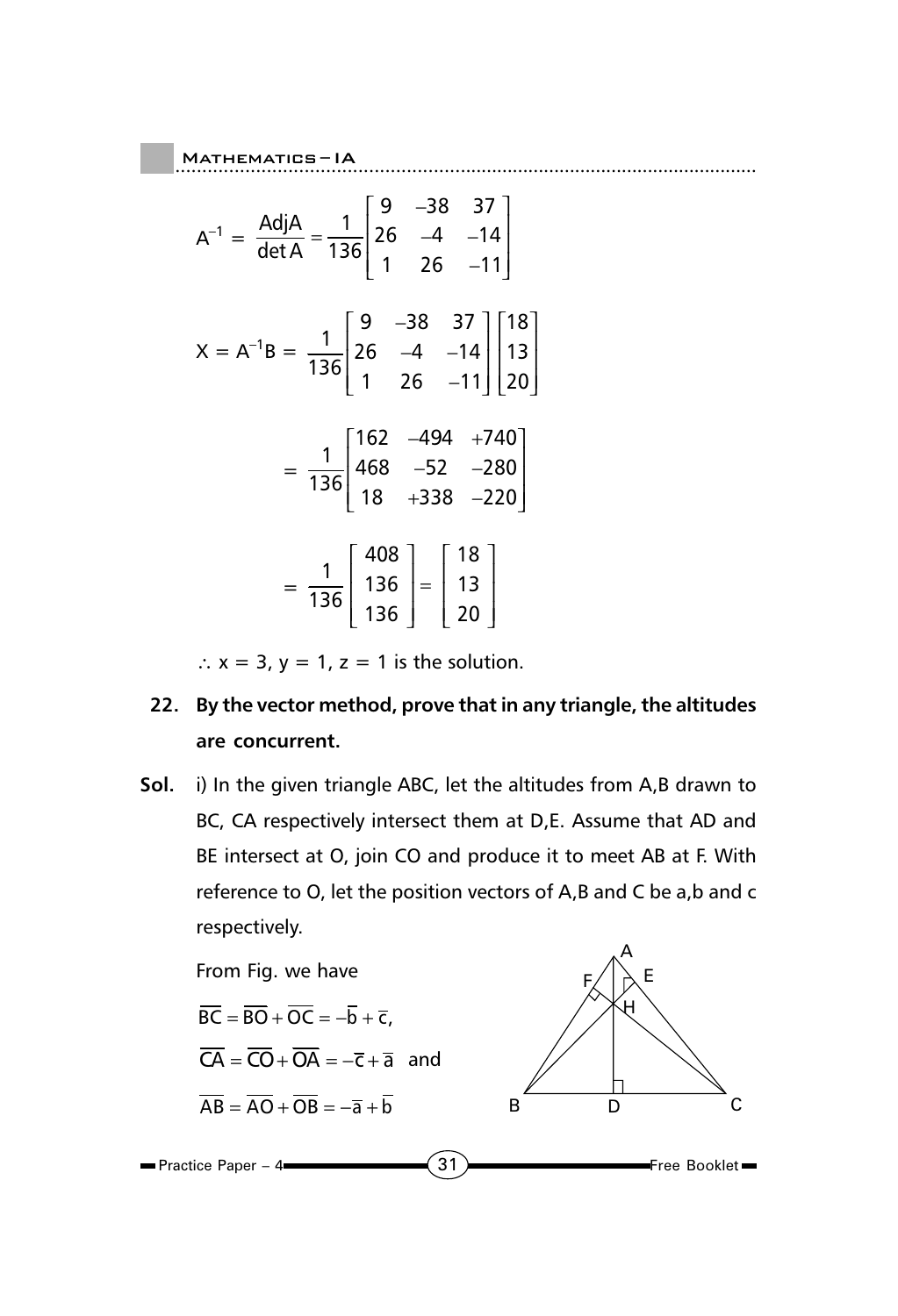